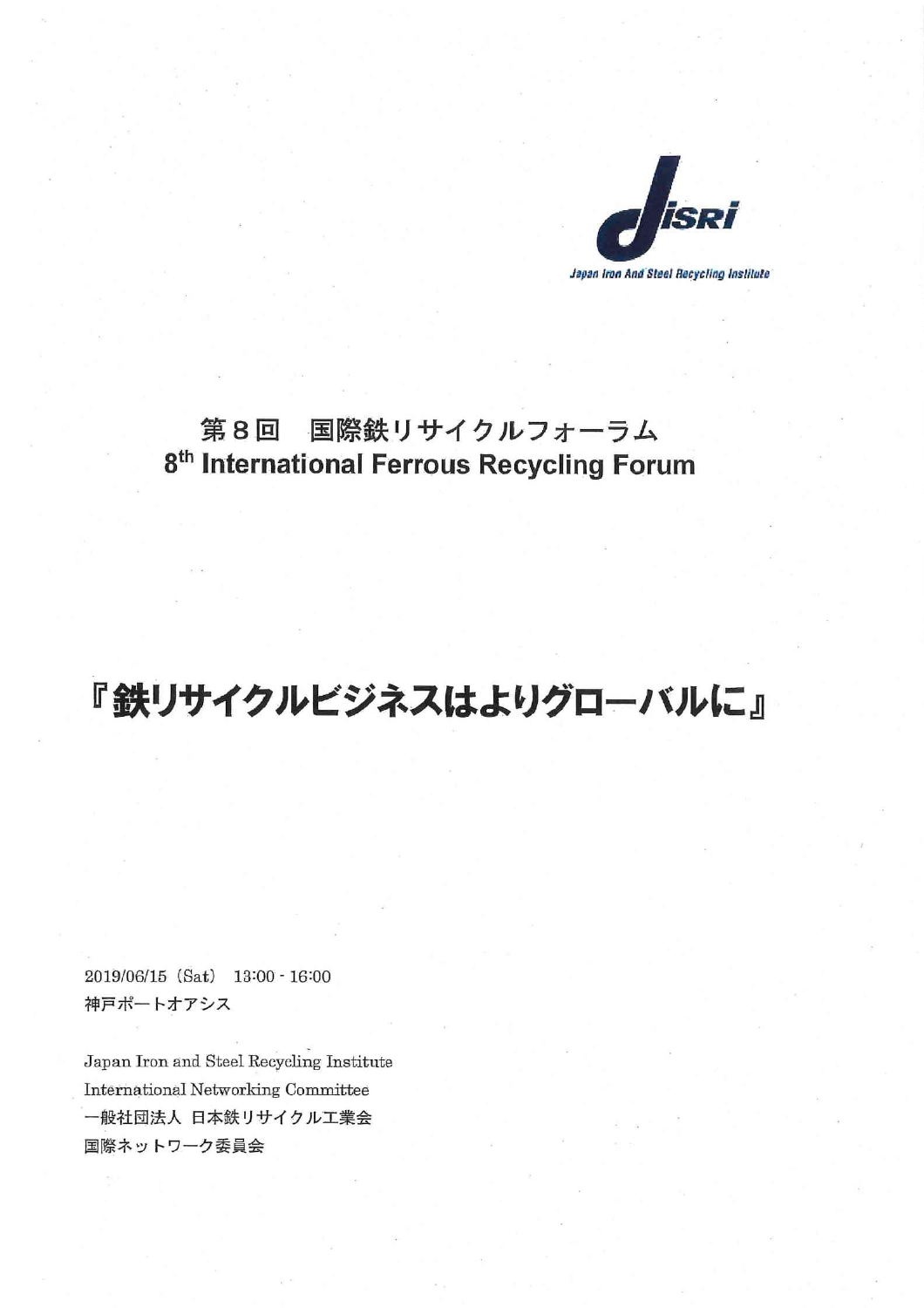司会 国際ネットワーク委員 金子 豊久

 $\Box$ (13:00) 開会

 $\Box$ 主催者挨拶 (一社)日本鉄リサイクル工業会 副会長 伊藤 弘之

- 口 基調講演
	- 1 『JISRI 第八回鉄リサイクル国際フォーラム斉合環保集団報告書』

Mr. Henry Qin Chairman,

Chief Executive Officer and Executive Director

斉合環保集団有限公司

**[Ferrous: Understanding Europe]**  $(2)$ Mr. Sean Davidson Founder & CEO

The Davis Index

- $\Box$ 質疑応答
- $\Box$  $(14:15~14:35)$  休憩
- (14:35) パネルディスカッション 「鉄リサイクル業の劇的な環境変化と未来」  $\Box$ コーディネーター 国際ネットワーク委員長 安東元吉

 $\mathcal{D}$ 『東アジアの鉄スクラップ需給と日本における中国雑品輸入禁止の影響について』 株式会社鉄リサイクリング・リサーチ 林 誠一氏 代表取締役

『中国鉄スクラップ産業 2018年の状況と 2019年の展望』  $(2)$ 

> Mr. Feng He Lin Secretary General China Association of Metal Scrap Utilization (CAMU) 中国廃鋼鉄応用協会

『鉄スクラップ産業の2018年の状況と2019年の展望』  $(3)$ 

> Mr. Shin Gwan Seob Team Leader Korea Iron & Steel Association (KOSA) 韓国鉄鋼協会

- ロ パネリスト
	- Mr. Henry Qin (上記)
	- Mr. Sean Davidson (上記)
	- 林 誠一氏 (上記)
	- Mr. Shin Gwan Seob (上記)
	- Mr. Lim Soon Tae

Chairman & CEO

Korea Steel Scrap Industry Association (KOSIA) 韓国鉄鋼資源協会

 $\Box$ (16:00) 閉会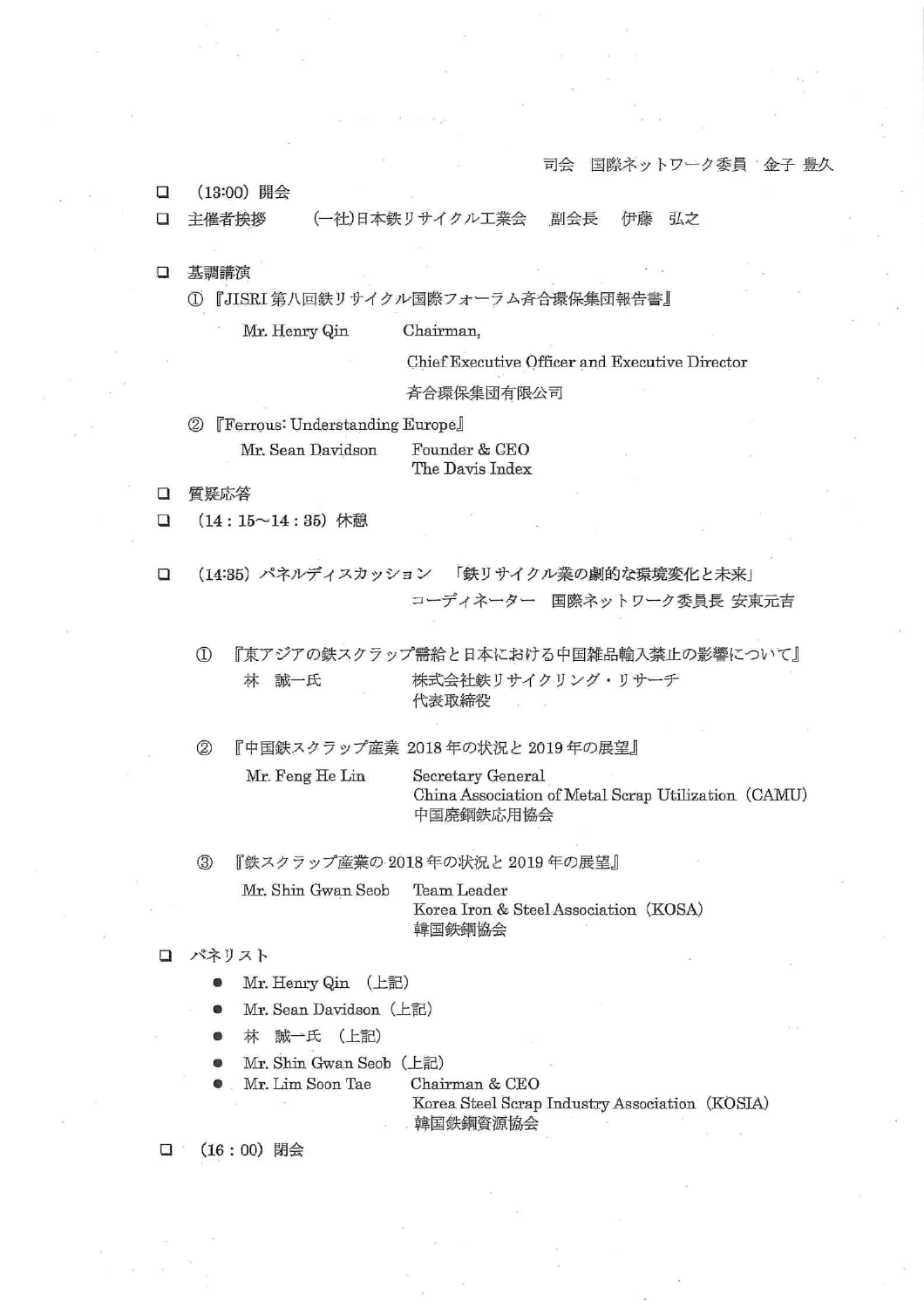## ・ 付表:第8回 国際鉄リサイクルフォーラム 海外ゲスト出席一覧

回体 氏名 所属 役職 **Executive Director**, Henry Qin Chiho Environmental Group Limited Chairman Chief Executive Officer Karen Chuang Chiho Environmental Group Limited Personal Assistant Ì. Sean Davidson The Davis Index Founder & CEO Feng He Lin 中国廃鋼鉄応用協会 副秘書長 馮鶴林 Liu Jiang Xian 湖北力帝 副総経理 劉江険 Cao Yu Long 馬鞍山馬鋼廃鋼有限責任公司 常務副総経理 曹玉龍 Guo Zhi Gang 総経理 貴陽天恵商貿有限公司 郭智罡 Huang Qian Ji 貴陽天恵商貿有限公司 総経理 黄鉛基 Zhang Yong 河南明陽実業有限公司 総経理 張勇 Zhang Jun Rong 山東済南済陽華龍金属有限公司 董事長  $CAMU$ 張軍栄 Peng Haili (中国) 山西太原金利嘉有限公司 総経理 彭海利 Hu Xiu Feng 天津得宝航空科技有限公司 工場長 胡秀峰 He Dong Jun 天津得宝航空科技有限公司 総経理 何東軍 Lin Sheng Zhuang 福建省連江県 一福再生資源有限公司 総経理 林聖壮 Wang Huan Jing 河南安陽市融雪実業有限公司 董事長 王煥景 Wang Li 江蘇大聖博環保科技股份有限公司 副総経理 王麗 Xu Yan Jun 上海鋼聯電子商務股份有限公司 廃鋼部担当 徐艶俊 Shin Gwan Seob Korea Iron & Steel Association Team Leader **KOSA** Seong Yong Min Korea Iron & Steel Association Staff (韓国) Kim Jong Mok Dongkuk Steel Senior Manager Kim Sang Yeol Seah Besteel Assistant Manager Lim Soon Tae Korea Steel Scrap Industry Association Chairman & CEO Park Bong Kyo Korea Steel Scrap Industry Association Secretary-General **KOSIA** Cho Tae Ho R-Techo Co., Ltd. President & CEO (韓国) Park Ki Un Kyungmin Steel Co., Ltd. President & CEO Steel&Sreel Co., Ltd. Shon Joung Soo Vice President Lee Chae Soo Sungwoo Co., Ltd. President & CEO

※団体発表順

. .  $^{\mathscr{E}}$